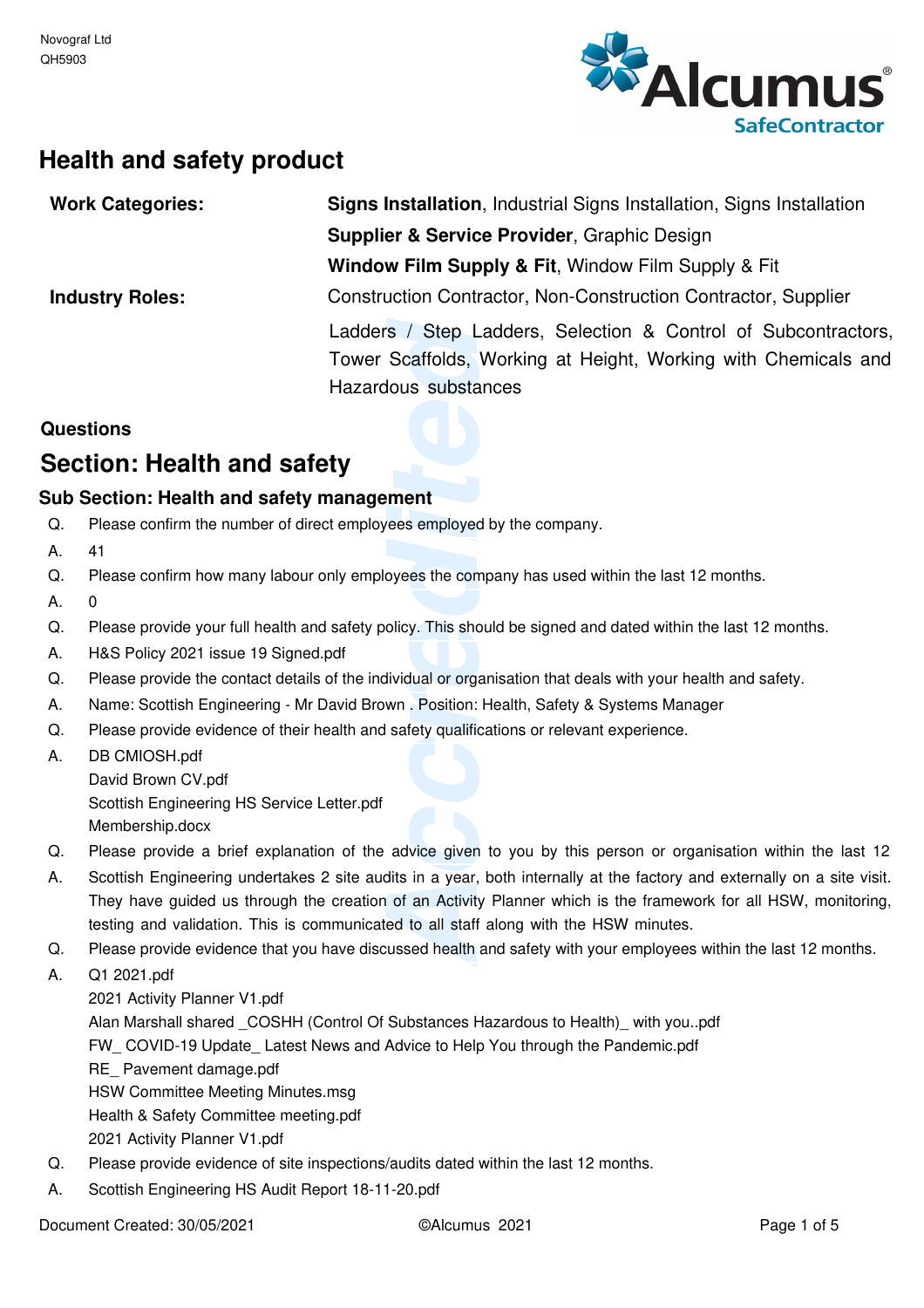

# **Section: Health and safety**

### **Sub Section: Health and safety management**

Confirmation of SE next audit May 21.pdf 2021 Activity Planner V1.pdf

- Please provide your work equipment maintenance records for the last 12 months. Q.
- Maintenance.pdf A.
- Please provide an explanation of how you discuss health and safety issues with clients, contractors or other trades before starting work. Q.
- e that allows for surve<br>tart meetings where the<br>the RAMS, use the su<br>re sent in advance to the<br>atom client portals as instring<br>assessments and meth<br>tegories: Signs Installat<br>k.pdf<br>s.in place for managing<br>controls the risk As a subcontractor we have a structure that allows for survey, cad planning, design,project management, manufacture & installation. We attend pre-start meetings where the MC informs us in advance of site policy, scope of works and thereafter we use this to plan the RAMS, use the survey to detail the layout, or the graphic design installation. Visuals, cad plans, RAMS etc are sent in advance to the client. Site protocols, accident reporting etc and conducted as per site agreements or feed into client portals as instructed. A.
- Please provide copies of site specific risk assessments and method statements (RAMS) dated within the last 12 months for each of the following work categories: Signs Installation, Supplier & Service Provider, Window Film Q.
- Novograf Iceland Rams Havant, Leigh Park.pdf Site RAMS includes working at height.pdf A.
- Please provide evidence of your procedures in place for managing COVID-19 or evidence of a recently completed risk assessment that identifies and suitably controls the risk of COVID-19 exposure. Q.
- Blank.docx Novograf - Covid Risk Assessment.pdf Covid Feb 2021.pdf A.

#### **Sub Section: Enforcement action and accidents**

- Has your company name changed within the last 5 years?  $Q<sub>r</sub>$
- A. No

A.

- Please confirm if you have received any form of enforcement action from the Health and Safety Executive (HSE) in Q.
- the last 5 years. No A.
- How many of the following accidents and incidents of work-related ill-health have occurred in the past 3 years? Q.

| Year | Minor injuries | Reportable | Fatalities | <b>Work Related III Health</b> |  |
|------|----------------|------------|------------|--------------------------------|--|
| 2021 |                |            |            |                                |  |
| 2020 |                |            |            |                                |  |
| 2019 |                |            |            |                                |  |

- Please provide brief details of your last two work related accidents and any fatal accidents that have occurred. This Q.
- must include their outcomes and any preventative measures implemented. A.

2 Riddors submitted :- 2017 ; Slip and Trip on the factory shop floor, staff member suffered a hand ligament injury when he landed after tripping. THe trip was caused by a stationary banding from A4 sheets, which has been dropped on the floor. Investigation carried out, Housekeeping standards improved using 5S, all staff updated of the risk. 2018 > Installation injury caused by a sharp blade during a surface preparation task, using a glass scrape. The task was completed but during a handover between the technician and team leader his hand hit the open blade and damaged the knuckle and tendon, this required minor surgery. New PPE was selected with additional protection, a new procedure was issued specifically for this task. No Riddors submitted 2019. accident occurrences and reduced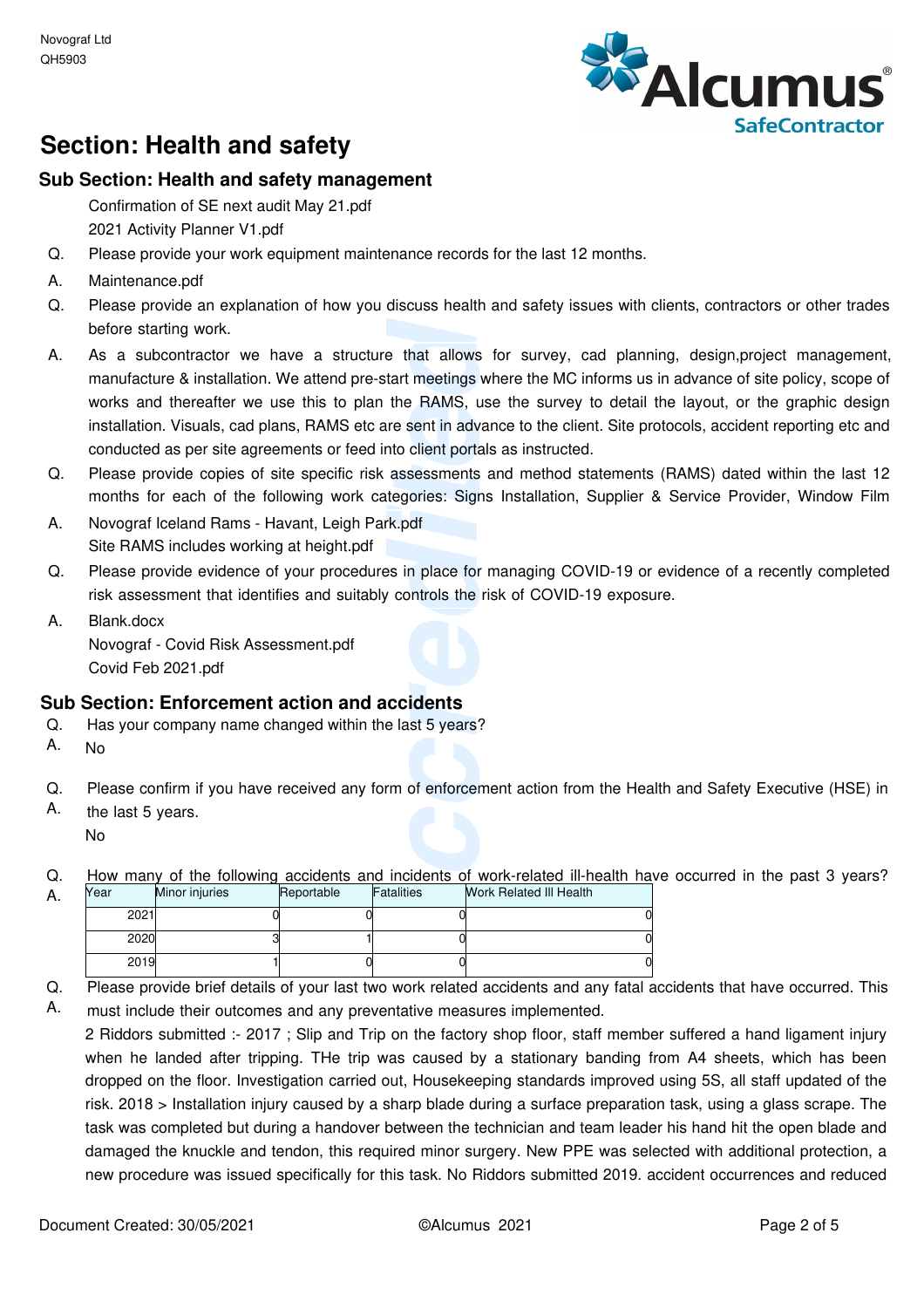

#### **Sub Section: Qualifications and training**

- Please provide evidence of Asbestos Awareness training that has been completed within the previous 24 months. Q.
- A. UKATA asbestos cert exp 15 02 21.pdf
- Please provide examples of the trade specific or academic qualifications held by your employees for the work categories selected: Signs Installation, Supplier & Service Provider, Window Film Supply & Fit  $\Omega$ .
- N/A. Reason: No defined trade at this present time this will change on 2020 when the trade will be recognized through Glazing which captures "application of films onto surfaces". The CSCS card system will capture this A.
- Please provide a copy of your current training matrix or a list of employees. Q.
- A. Training record 2020.pdf
- Please provide examples of training/refresher training undertaken in the last 12 months. Q.
- Alan Marshall IOSH Safety for Executives and Directors Assessment Completed.pdf A.

Training record 2021.pdf Paul.Rogers UKATA Certification.pdf Paul.Hawkins UKATA Certification.pdf Martin Sharkey UKATA Certification.pdf Kevin Bagnal UKATA Certification.pdf Ross Irvine UKATA Certification.pdf Nigel Millward UKATA Certification.pdf

#### **Sub Section: Selection and control of contractors**

- Please confirm the number of other companies you use as subcontractors. Q.
- A. 11
- ng matrix or a list of empertraining undertaken in<br>
and Directors Assessm<br> **Accredited Accredits**<br> **Accredited Accredits**<br>
Accredited Accredits<br>
Accredited<br>
Accredited<br>
Accredits<br>
Accredited<br>
Accredits<br>
Accredited Accred Please provide a completed example of a subcontractor health and safety assessment that has been carried out in the last 12 months. Q.
- SubContractor RAMS.pdf Supplier Questionaire form.pdf New supplier form.pdf RE Health and Safety Assessment Feedback.msg A.
- Please provide evidence of how subcontractors are monitored whilst on site. This evidence should be dated within the last 12 months. Q.
- Statement 2020.pdf subcontractor review.pdf A.
- If your subcontractors are allowed to use other contractors to complete work on your projects, please explain how you monitor and manage these arrangements. Q.
- No they are not Novograf operate with our own teams and allocate works to our approved subcontract base, these are typically small independents (2-4 men). No work can ever be subcontracted via this group. A.

#### **Sub Section: Industry specific health and safety requirements**

- PASMA or equivalent certificates for erecting Tower Scaffolds Q.
- A. PASMA cert exp 08 02 23.pdf
- Precautions for the safe use of ladders / step ladders Q.
- A. Novograf RBS Gogarburn\_RAMS COVID-19 03-11-20.pdf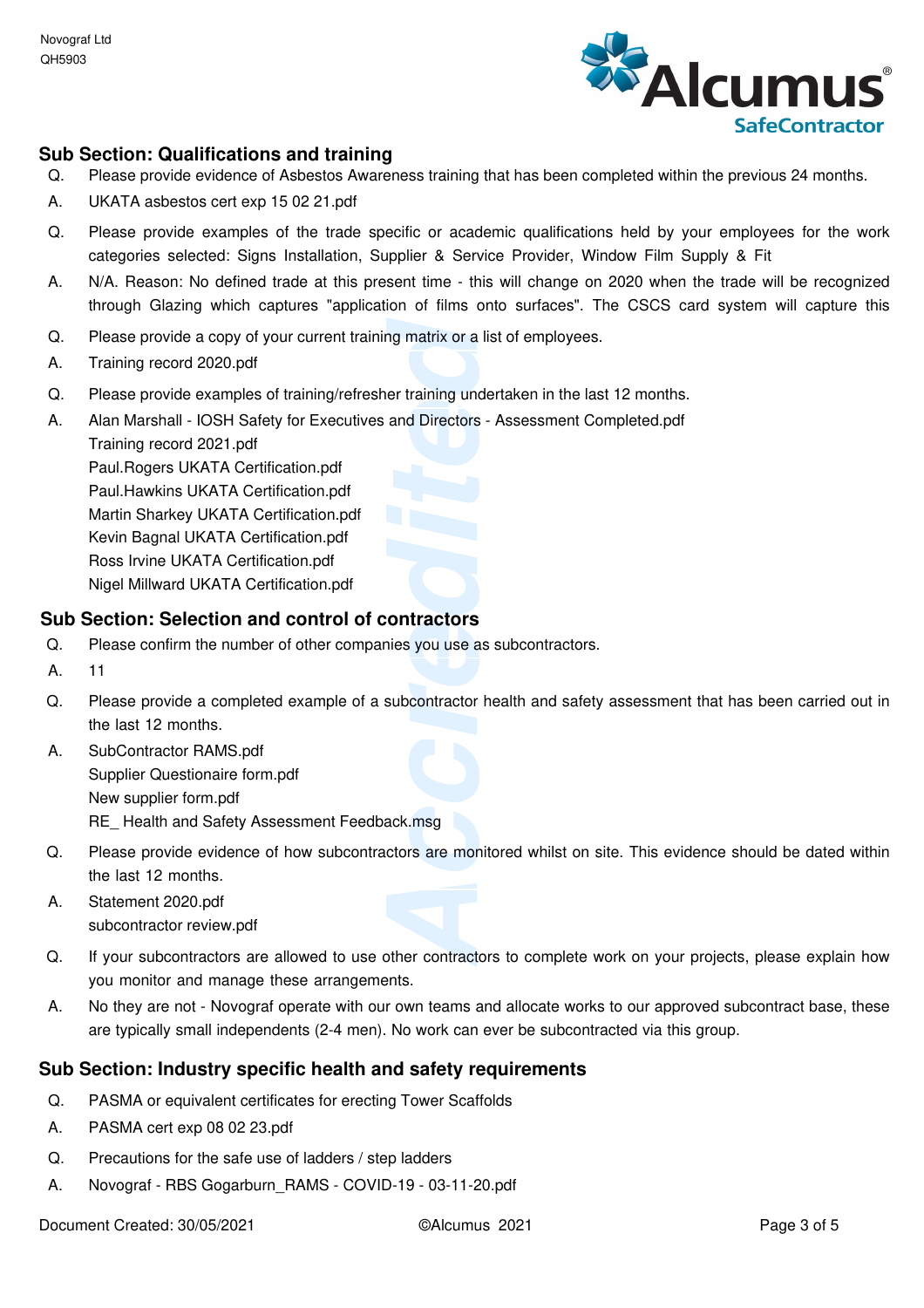

## **Sub Section: Industry specific health and safety requirements**

- Precautions for the safe erection and use of tower scaffolds  $\Omega$ .
- A. Morrisons Edgbaston RAMS.docx
- Please provide a completed copy of a Construction Phase Health and Safety Plan for a project undertaken within the last 12 months. Q.
- A. CDM statement signed 2021.pdf
- Please provide examples of completed COSHH Assessments for the chemicals or hazardous substances used by  $Q<sub>r</sub>$
- A. Coshh Assessment NG181.pdf

# **Section: Insurances**

- Do you hold Employers Liability Insurance? Q.
- A. Yes
- Employers Liability Insurance Expiry Date  $\Omega$ .
- A. 31/01/2022
- Employers Liability Insurance Cover Amount Q.
- A. £10000000
- Do you hold Public Liability Insurance? Q.
- A. Yes
- Public Liability Insurance Expiry Date  $\Omega$ .
- A. 31/01/2022
- Public Liability Insurance Cover Amount  $Q<sub>r</sub>$
- A. £10000000
- Do you hold Product Liability Insurance? Q.
- A. Yes
- Product Liability Insurance Expiry Date Q.
- A. 31/01/2022
- Product Liability Insurance Cover Amount Q.
- A. £10000000
- **ACCREDITE ASSESSMENTS TOT T** Do you hold Professional Indemnity Liability Insurance? Q.
- A. No Answer
- Do you work at Airports? Q.
- A. Yes
- Do you hold Aviation Insurance? Q.
- A. No
- Do you hold Aviation Motor Insurance?  $\Omega$ .
- A. No
- Do you hold AVN52E/G Insurance? Q.
- A. No
- Document Created: 30/05/2021 ©Alcumus 2021 Page 4 of 5